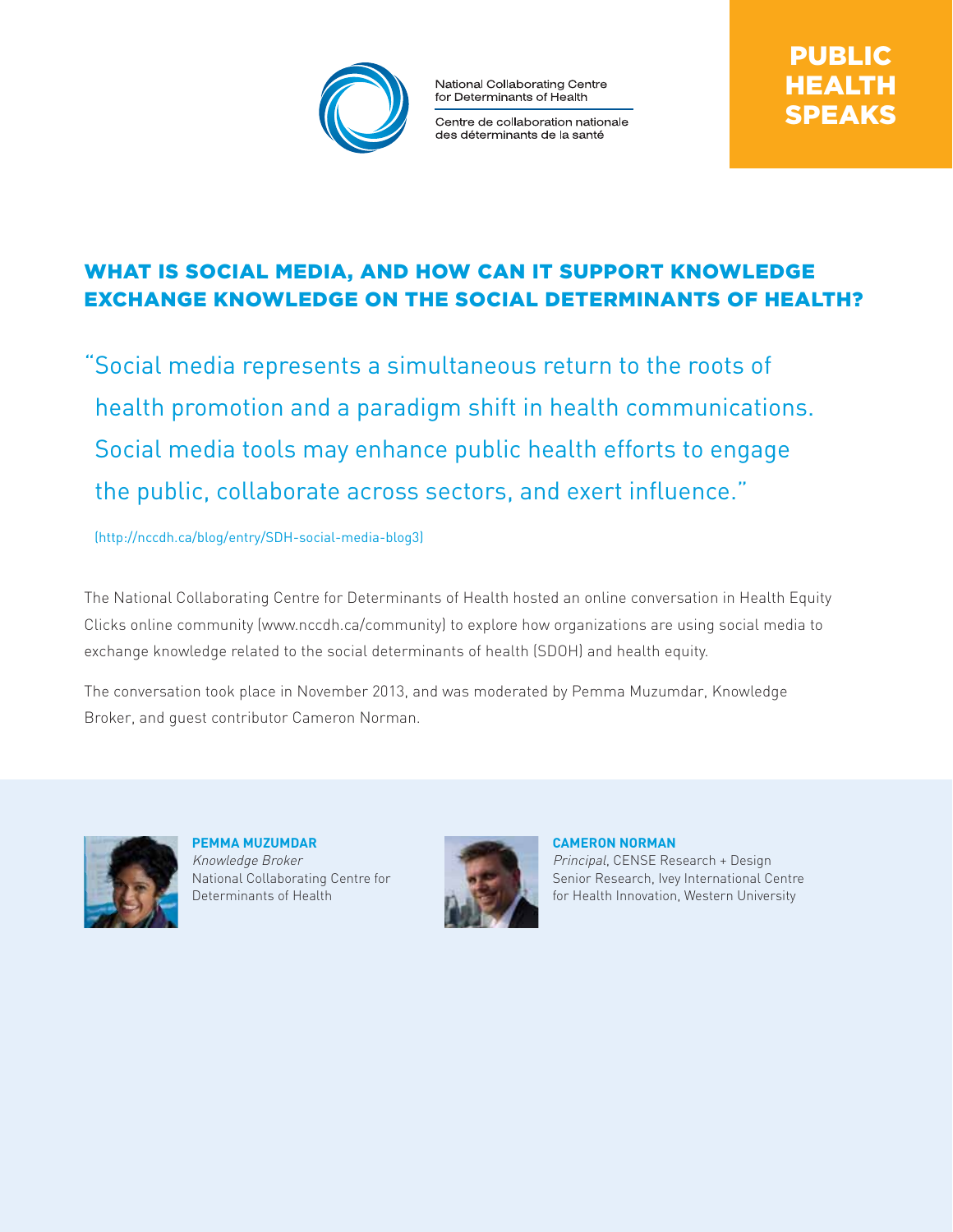### Public Health Speaks: What is social media, and how can it support knowledge exchange knowledge on the social determinants of health?

# Conversation highlights

## Participants indicated that their organizations used social media to exchange knowledge related to the social determinants of health and health equity to:

- Raise the visibility, accessibility, and transparency of SDOH issues and practice
- Share information and links to online resources such as reports and articles
- Expand their reach from their local context to a global audience at minimal cost both within their formal public health networks and beyond the 'usual suspects'
- Crowdsource answers to public health questions
- Adopt a user-centred approach to gain input for planning processes, policies, and/or services
- Participate in conversations (e.g., via Twitter chats), gain credibility as subject matter experts, and build local relationships that are critical to public health work
	- Engage businesses and local decision makers/ politicians who are also participating in social media discussions
	- Connect with journalists who often use social media as a source for story ideas and contacts
- Build a quality following and promote an increased level of engagement:
	- Stay on a particular message for an extended period
	- Track user activities and follow up with relevant information/calls to action
	- Identify and connect with individuals to meet in person or who might contribute to other activities
- Connect social media users to in depth analysis of issues and opportunities for them to be part of solutions
- Share observations from practice that challenge attitudinal barriers to SDOH-related public policy work
- Keep a pulse on SDOH action locally, provincially, nationally, and internationally (e.g., by monitoring the #SDOH hashtag, and other social justice organizations and anti-poverty groups/networks)

### Participants noted the following challenges when using social media for knowledge exchange:

- Using social media as a forum for meaningful engagement, contemplation, and reflection, rather than simply dissemination
- Understanding the role of social media for social and political change, i.e., as the impetus for change vs. the capacity to contribute to a real time understanding of events within or outside a region or country from diverse citizen-led perspectives (www.newyorker.com/ reporting/2010/10/04/101004fa\_fact\_gladwell)
- Figuring out how best to use different social media tools (e.g., Twitter for short-burst messages and conversations to the world in an open system)
- Developing organizational processes and strategies for social media use
	- Distinguishing organizational positions from personal views (e.g., "My Tweets Are My Own")
- Finding evidence for the effective use of social media given the fast-paced nature of social media communication and the rapid evolution of tools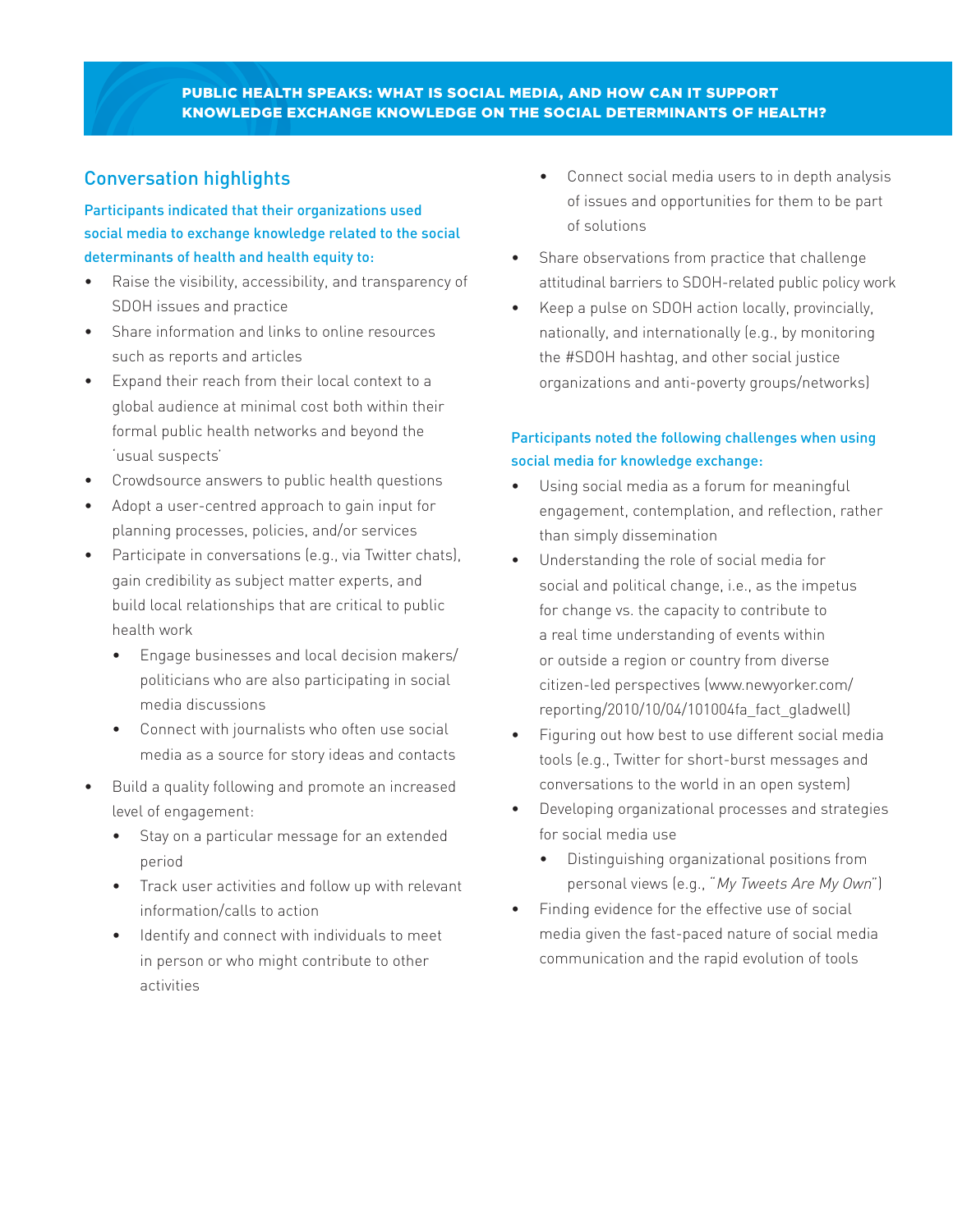# Practice examples

- During a presentation to municipal council about local health inequities, Sudbury and District Health Unit (@equitysdhu) joined the conversation with local journalists who were live-tweeting. The health unit directed people to related resources, and provided background information to the issues and possible solutions to the challenges being discussed.
- Upstream tracked the engagement of individual followers to see what information was meaningful to them and what issues compelled them to 'like' or 'share', so they could follow up with specific action items and campaigns, e.g., if someone shared posts about better cycling infrastructure, they invited them to help with an upcoming bike lanes campaign.
- Dr. Monica Dutt, Medical Officer of Health Cape Breton, used Twitter (@Monika\_Dutt) to communicate on topics related to social justice and healthcare system policy. She has also found it useful to connect with and gain the credibility of local residents, obtain input from experts, and get messages out quickly during small emergencies.

• Avaaz was raised as an example of an organization that effectively uses mass social media and online petitions for advocacy. Keys to their success include: campaigns that are very specific to an issue; clear calls to action; reporting back on the outcome of activities which galvanized support for that campaign, and other work.

# Questions to follow this conversation

- How can emergent social media approaches be used as a component of an evidence-informed practice to improve health equity?
- How can social media be used effectively to gain input during the planning process (in particular, from the people we aim to impact most directly)?
- How can social media be used to bring together diverse voices and forms of evidence (e.g., stories, art) to build a platform to co-create knowledge?